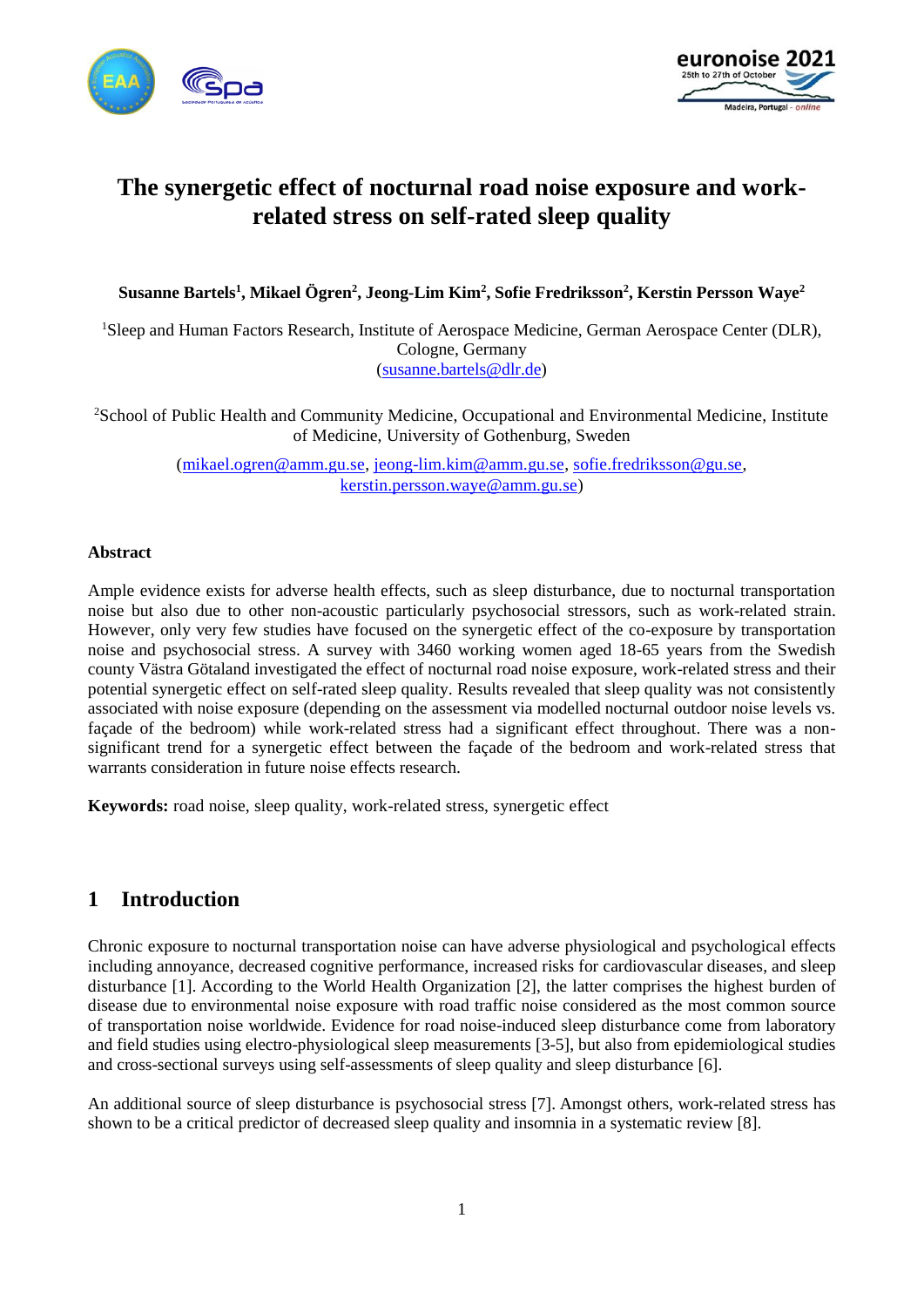

However, the potential for synergetic effects of work-related stress and nocturnal transportation noise exposure on sleep has scarcely been investigated, so far [9]. The present conference paper analyses the effect of work stress and nocturnal road traffic noise exposure on self-rated sleep quality in multivariate models. In addition, a potential synergetic effect of noise exposure and work-related stress is examined. All analyses and results presented here are part of a paper recently published by the same authors [\(https://doi.org/10.1007/s00420-021-01696-w\)](https://doi.org/10.1007/s00420-021-01696-w).

# **2 Methods**

#### **2.1 Sample**

Data presented here come from an ongoing cohort of working women in Sweden including women with a preschool teachers' degree and randomly selected women from the general population of the Västra Götaland County of Sweden born between 1943 and 1989 [10]. Data were surveyed via questionnaires sent out between October 2013 and July 2014. Predictor and outcome variables were assessed in parallel using a cross-sectional study design. Response rates were 51% (preschool teachers) and 38% (general population) [10].

Analyses presented in this paper are based on a sample of in total 3460 working women aged 18-65 years. For 2,191 respondents residing in the area of Gothenburg and its neighbouring community Mölndal (= subsample A), data on modelled nocturnal road noise levels and subjective sleep quality were available. For 1,764 respondents from the area of Gothenburg and Mölndal and the whole Västra Götaland County (subsample B) data on the façade of their bedroom and their sleep quality.

The study was approved by the Ethics Committee of Gothenburg Sweden (060-13). All participants received written information and gave their consent by returning a completed questionnaire.

#### **2.2 Outcome variable**

Sleep was assessed via a single question on self-rated general sleep quality plus a matrix of four questions on specific sleep problems including problems to fall asleep, early awakenings and problems to fall asleep again, tiredness in the morning, and sleepiness during the subsequent day in line with recommendations by [11]. Answer options were "very good", "rather good", "neither good nor bad", "rather bad", and "very bad" for the question on self-rated sleep quality and "never/seldom", "a few times per month", "once per week", "several times per week", and "every day" for the questions on specific sleep problems. The five questions were condensed and dichotomized as follows: Sleep quality was coded to value 1 (=poor sleep) when three or more of the five questions were answered with the two upper answer options characterizing worse sleep ("rather bad" or "very bad" and "several times per week" or "every day"). Otherwise, sleep was coded to 0  $(= no poor sleep).$ 

#### **2.3 Predictor variables, confounders and modifiers**

#### **2.3.1 Noise exposure**

The nocturnal road noise level (*Lnight*) which is the equivalent noise level from 22:00 to 06:00 (standard night time in Sweden) was modelled according to the Nordic prediction method for road traffic noise [12] based on geo coding of the respondent's home address. The method used geometries of roads, buildings, elevation data, ground types and noise barriers as well as traffic counts for standard and heavy vehicles and their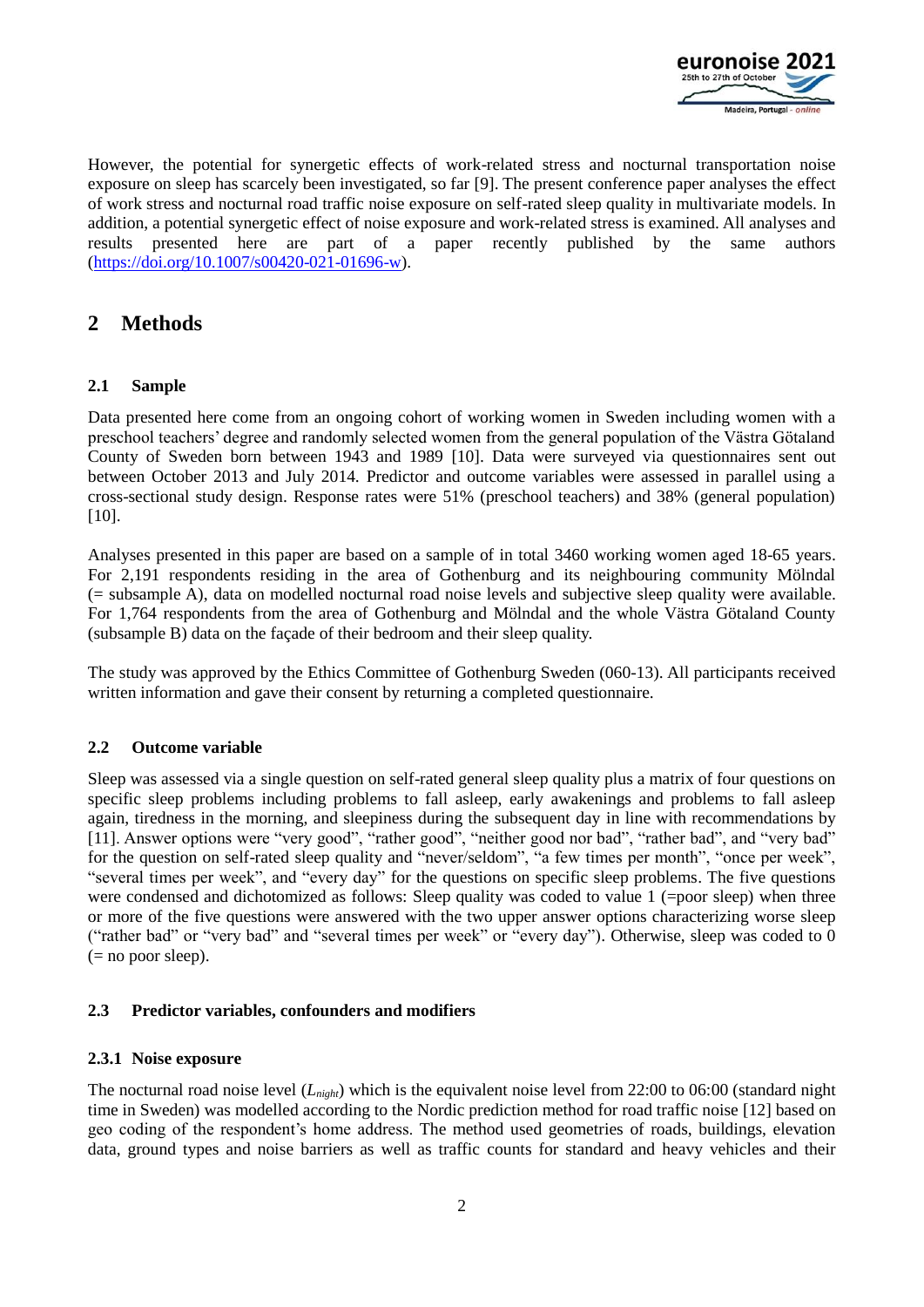

distribution during the night. All noise data referred to outdoor levels calculated for the mot exposed façade. Information regarding the floor of the bedroom in the building was not available. We differentiated between three  $L_{ni}$  categories, i.e. < 45 dB(A), 45-50 dB(A), and > 50 dB(A).

Via the question "Does your bedroom have windows directly facing a street or road?", we obtained information about the façade of the bedroom. The response options were "no street/road", "yes, a low-traffic street/road", "yes, a medium-traffic street/road", and "yes, a high-traffic street/road". "No street/road" was considered as a proxy for a quiet façade. Because of very few respondents in the category "high-traffic street/road", this category was combined with the category "medium-traffic street/road" for the subsequent analyses.

#### **2.3.2 Work-related stress**

Work-related stress was operationalized by the concept of *job strain* [13] that describes mental job strain as a result of the interaction between psychological job demands (i.e. workload and task requirements) and job control (i.e. individual control over one's work activities and work-related decision authority) [14]. We used the Swedish Demand–Control–Support Questionnaire (DCSQ) [15] and assigned respondents to categories of low, medium and high job strain depending on their ratio between job demands and job control applying a method described by [9]. The categorization of job strain was conducted according to a priori defined cut-off values (i.e. sum scores). We considered this method preferable to a categorization based on quantile splits since they and the resulting categorization can vary with study populations and survey waves [16].

#### **2.3.3 Confounders and modifiers**

The following demographic and lifestyle factors have *a priori* been selected as potential modifiers or confounders of the association among work-related stress, nocturnal road noise exposure, and poor sleep and have been included in all analyses: current smoking, alcohol consumption, obesity via the Body-Mass-Index, physical activity, educational level, monthly income, self-rated general sensitivity to noise, age, and belonging to either the preschool teacher cohort or the general population.

#### **2.4 Statistical analyses**

In a first step, we analysed the effect of the predictor variables separately in univariate logistic regression models. In a second step, we applied multivariate logistic regression models including a noise exposure variable (i.e., either *Lnight* or the façade of the bedroom window), job strain, and all a priori selected confounders and modifiers in order to examine their effects on the outcome sleep quality (i.e., poor sleep vs. no poor sleep).

In order to test for potential synergetic effects between job strain and exposure to nocturnal road noise, we assessed interaction effects on an additive scale. Positive departure from additivity in the present analyses means that the number of respondents reporting poor sleep is higher when both risk factors (i.e., nocturnal noise exposure and job train) impact in combination than the sum of the respondents that would be caused by high levels of each risk factor [17]. We quantified the amount of interaction by attributable proportion, AP, that indcates the presence of an interaction for values larger than 0. AP was computed as recommended by [18]. Since this method applies to dichotomous variables and the predictor variables presented in this paper contained three categories, we calculated AP including only the highest and lowest levels of these variables, each.

Synergistic interaction effects between the noise exposure variables and job strain were only examined when the variables showed at least a trend for an increase in the prevalence of poor sleep, i.e.  $p < 01$ .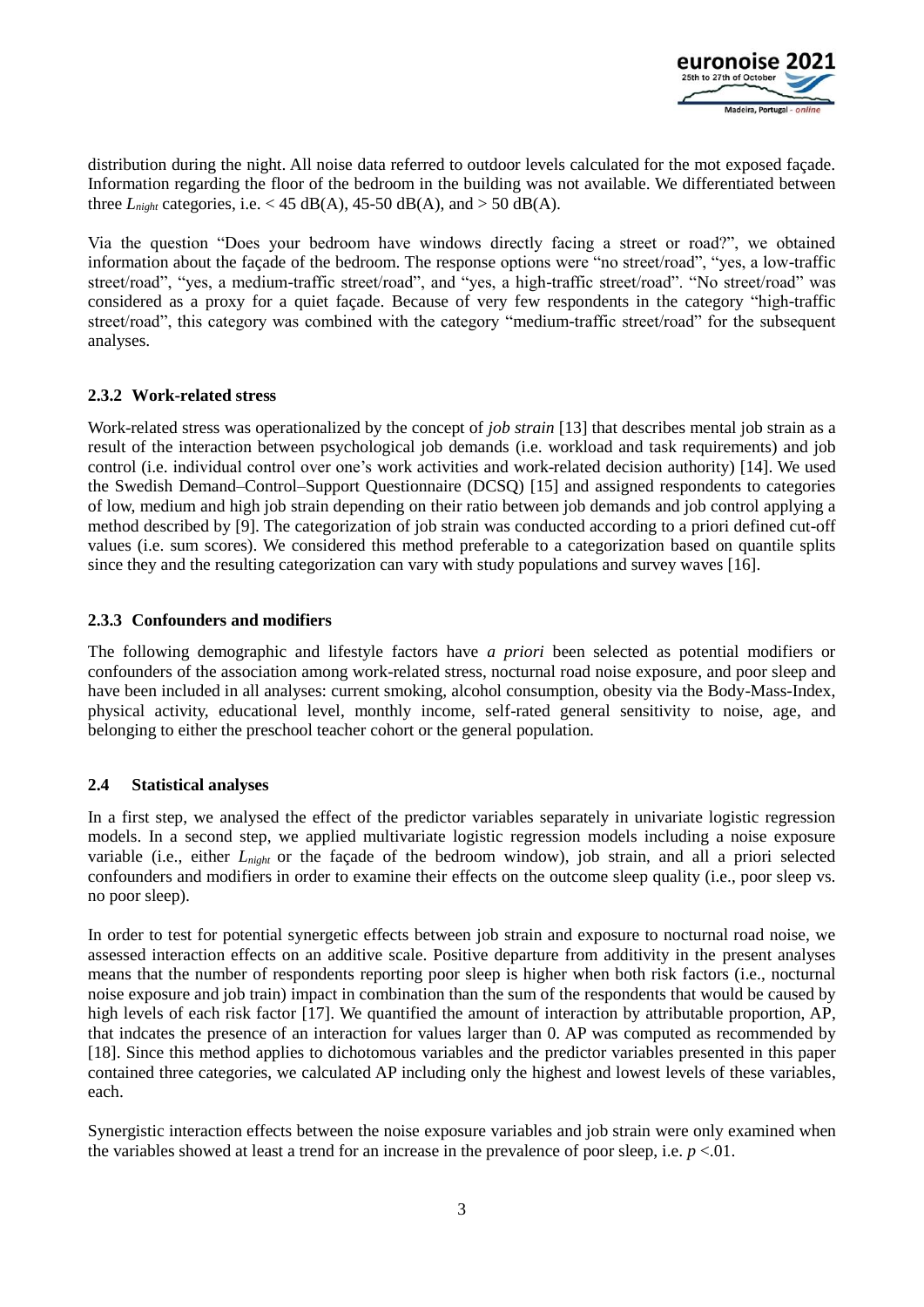## **3 Results and discussion**

#### **3.1 Association among nocturnal road noise exposure, job strain, and self-rated poor sleep**

As shown in Table 1, there was no positive association between the L<sub>night</sub> and the prevalence of poor sleep neither in the univariate nor in the multivariate model. Contrary to our expectations, respondents in the high *Lnight* category reported even slightly lower rates (15.6 %) of poor sleep than respondents in the low *Lnight* category (19.6 %) pointing at a rather negative association.

Table 1 – Effect of nocturnal road noise exposure level and job strain on sleep. Odds Ratios (OR) with 95 % Confidence Intervals (CI), subsample A.

|                          |                        |                           | Univariate Model |               | Multivariate Model |               |
|--------------------------|------------------------|---------------------------|------------------|---------------|--------------------|---------------|
| Variable and level       | $n$ with<br>poor sleep | $n$ without<br>poor sleep | <b>OR</b>        | 95 % CI       | <b>OR</b>          | 95 % CI       |
| Nocturnal road noise     |                        |                           |                  |               |                    |               |
| Low $(< 45$ dB,          |                        |                           |                  |               |                    |               |
| reference)               | 139                    | 570                       | 1.00             |               | 1.00               |               |
| Medium (45 - 50<br>dB)   | 120                    | 544                       | 0.90             | $0.69 - 1.19$ | 0.96               | $0.73 - 1.28$ |
| High $(> 50 \text{ dB})$ | 112                    | 607                       | $0.76$ *         | 0.58-0.99     | 0.80               | $0.60 - 1.07$ |
| Job strain               |                        |                           |                  |               |                    |               |
| Medium (reference)       | 179                    | 765                       | 1.00             |               | 1.00               |               |
| Low                      | 94                     | 730                       | ***<br>0.55      | $0.42 - 0.72$ | ***<br>0.62        | $0.47 - 0.82$ |
| High                     | 98                     | 226                       | ***<br>1.85      | 1.39-2.47     | ***<br>1.83        | 1.35-2.47     |

*Note.*  $* p < .05, ** p < .01, *** p < .001$ . The Multivariate Model includes potential confounders and modifiers: age, educational level, monthly family income, type of the cohort, body mass index, BMI, physical activity, current smoking, alcohol, and noise sensitivity.

A plausible explanation for this finding may be limitations in the modelling of the nocturnal road noise exposure at the most exposed façade and without considering the façade of the bedroom. It is assumed that residents of noisy roads are likely to choose more shielded façades of their dwellings for their bedrooms [19]. Hence, our original intention was to analyse the association between the *Lnight* and sleep quality while considering the façade of the bedroom. However, due to an unfortunate mishap, the majority of the study population received a questionnaire version that did not include the question on the bedroom façade so that this information could not be considered together with the *Lnight*. As a consequence, the modelled *Lnight* used in the analyses did not necessarily reflect the actual level at the bedroom façade and this limitation might have led to an underestimation of the true association between the equivalent outdoor level and sleep quality.

Moreover, information on the respondents' window positions at night were not available. When exposed to high nocturnal road noise levels, residents are likely to close their windows [20]. Depending on the window position, outdoor-to-indoor attenuations can vary considerably between 10 dB(A) for open windows and 28  $dB(A)$  for closed windows [21]. Thus, outdoor levels are a per se a rather poor proxy for the noise exposure indoors.

Notwithstanding the above, the explanatory power of equivalent continuous levels for sleep disturbance is generally limited, in particular for rather intermittent and less continuous noise such a road traffic noise [22- 23]. A major drawback of equivalent levels is the fact that different noise scenarios can result in the same level [6]. Maximum levels are a more important factor for sleep disturbance and fragmentation [6]. Future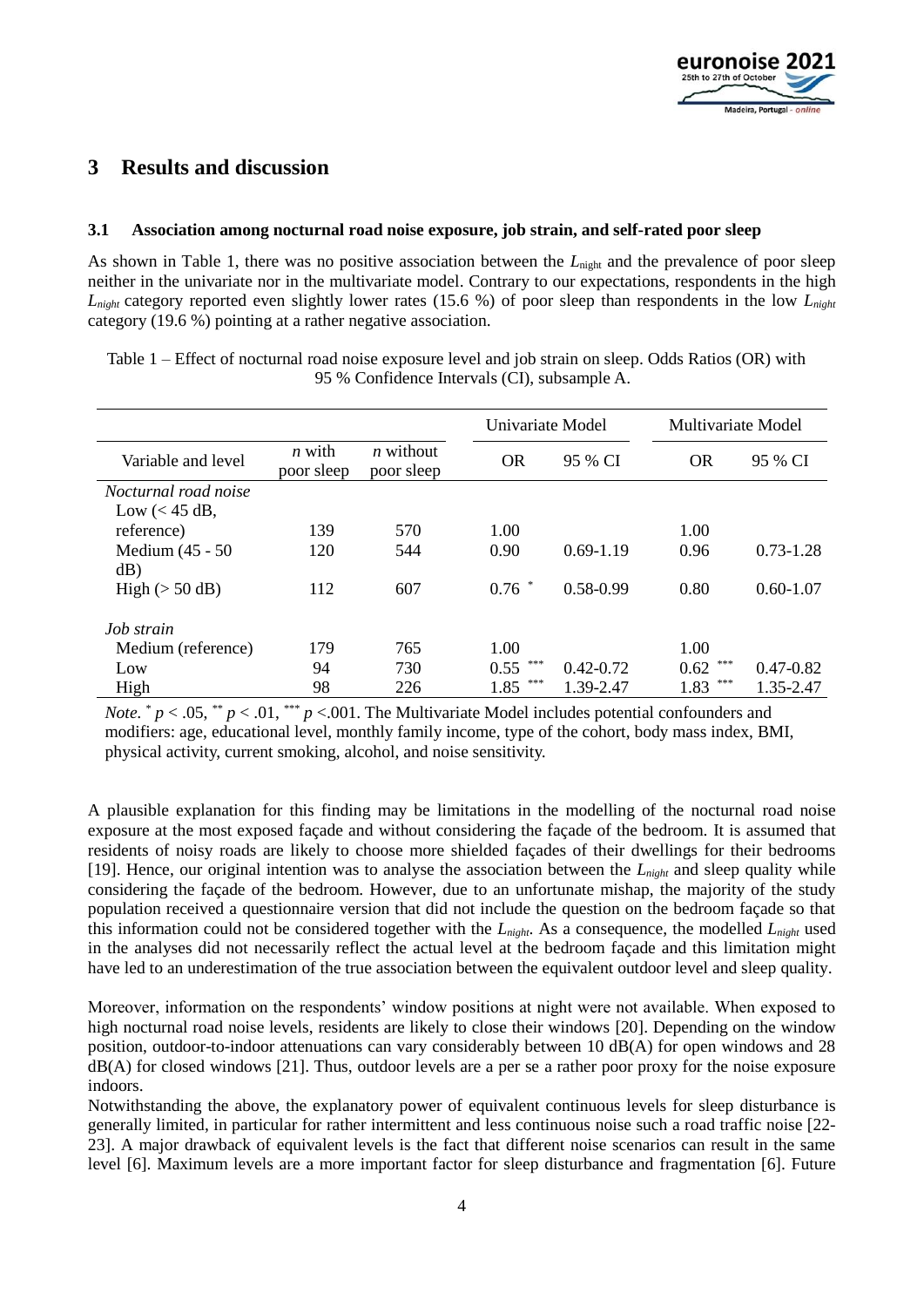

studies should therefore apply exposure modelling that considers the bedroom facade, window-opening behaviour, façade insulation as well as maximum levels.

Besides, also the wording of the questions on sleep quality and sleep disturbance may have had an influence as they were neutral and did not name road noise as the source of potential sleep disturbance. Recently, it was concluded that night-time road noise night levels were significantly associated with self-rated high sleep disturbance when questions mentioned road noise as the cause of sleep disturbance. When road noise was not mentioned in the question, only a non-significant, very small association was reported [6]. Moreover, the size of effect of modelled road noise exposure on self-reported sleep quality has been shown to vary depending on the sex with a significant association found in men but not in women [24]. Consequently, the results of the present study should be generalized with caution to the whole population since only women were included in the dataset.

|                                                     |                        |                                |             | Univariate Model |             | Multivariate Model |  |
|-----------------------------------------------------|------------------------|--------------------------------|-------------|------------------|-------------|--------------------|--|
| Variable and level                                  | $n$ with<br>poor sleep | <i>n</i> without<br>poor sleep | <b>OR</b>   | 95 % CI          | <b>OR</b>   | 95 % CI            |  |
| Bedroom façade                                      |                        |                                |             |                  |             |                    |  |
| No street (reference)                               | 165                    | 919                            | 1.00        |                  | 1.00        |                    |  |
| with<br><b>Street</b><br>1 <sub>ow</sub><br>traffic | 65                     | 375                            | 0.97        | $0.71 - 1.32$    | 0.91        | $0.65 - 1.26$      |  |
| Street with medium<br>or high traffic               | 31                     | 106                            | 1.63        | 1.06-2.51        | 1.40        | $0.89 - 2.22$      |  |
| Job strain                                          |                        |                                |             |                  |             |                    |  |
| Medium (reference)                                  | 134                    | 521                            | 1.00        |                  | 1.00        |                    |  |
| Low                                                 | 72                     | 717                            | ***<br>0.39 | $0.29 - 0.53$    | ***<br>0.45 | $0.33 - 0.62$      |  |
| High                                                | 55                     | 162                            | 1.32        | $0.92 - 1.89$    | $1.38$ +    | $0.94 - 2.02$      |  |

Table 2 – The effect of bedroom window façade and work stress on sleep. Odds Ratios (OR) with 95 % Confidence Intervals (CI), subsample B.

*Note.*  $p < 0.1$ ,  $p < 0.05$ ,  $p \le 0.001$ . The Multivariate Model includes potential confounders and modifiers: age, educational level, monthly family income, type of the cohort, body mass index, BMI, physical activity, current smoking, alcohol, and noise sensitivity.

The present results suggest an effect of the façade of the bedroom. Albeit not throughout on a significant level, Table 2 shows a trend for an increase in the prevalence of poor sleep among respondents with a bedroom window facing a medium or high-traffic street compared to those with a bedroom window facing no street. Thus, results suggest a beneficial effect of a quiet bedroom façade on sleep quality as already reported in previous studies [20, 25-26]. We did not find a difference in the prevalence of poor sleep between the no street (=quiet façade) and the low-traffic street condition. Being exposed to a self-reported low-traffic street may be related with low-level night-time noise in the studied areas which may not have caused perceivable sleep disturbance. Moreover, the absence of a street does not necessarily mean a quiet façade such as a garden, green space, a yard or garden, or water, as suggested by [25].

As shown in Tables 1 and 2, job strain was positively related with self-rated poor sleep. The prevalence of poor sleep was lower when job strain was low compared to medium job strain in both the univariate and the multivariate model. The prevalence of poor sleep was higher in the high job strain condition compared to the medium job strain condition, albeit not throughout on a significant level in the multivariate models for subsample A and B. The increasing effect of job strain on self-reported sleep quality has been shown before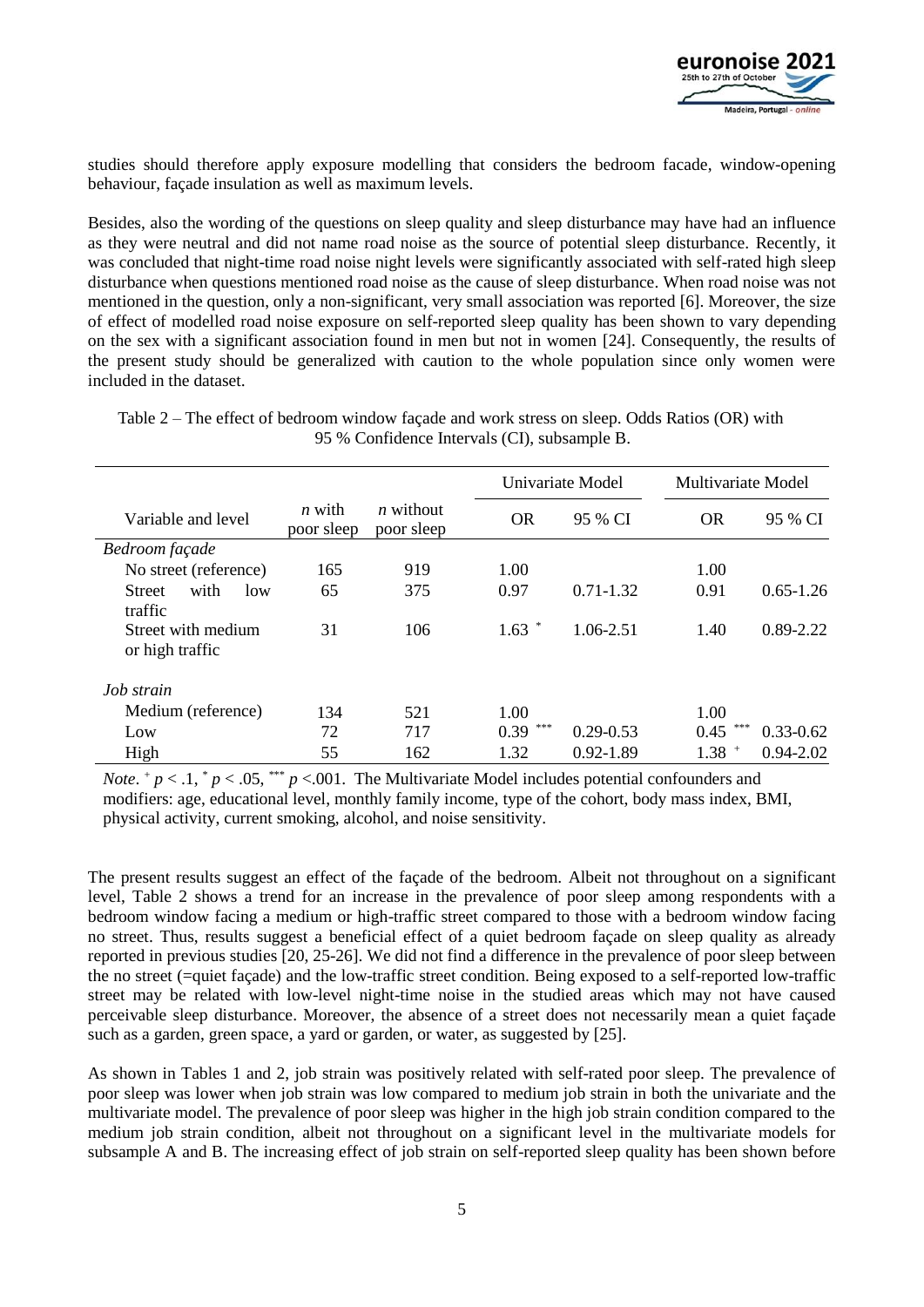

[7-9, 27]. In addition, the present results suggest a sleep protecting effect of low job strain, meaning that control exceeds demands. However, the present data came from a cross-sectional study and causality between job strain and sleep quality cannot be proven. Reverse causality is conceivable as well, meaning that chronically poor sleep can lead to decreased performance which, again, may affect the perception of one's demands and control [8].

#### **3.2 Synergetic effects between road noise exposure and job strain**

Potential synergetic effects, i.e. the departure from additivity, was examined between the predictors bedroom facade and job strain*.* Since the *Lnight* did not show any positive association to the prevalence of self-rated poor sleep, we did not carry out an analysis of additive interaction. Table 3 shows a positive Attributional Proportion ( $AP = 0.46$ , CI -0.09-1.00) suggesting a non-significant trend for an additive interaction. A high level of job strain in combination with a bedroom window facing a medium or high-traffic street showed a more than additive risk for self-rated poor sleep indicting that the number of cases of poor sleep in this combination was higher than the sum of cases of poor sleep that would be caused by high job strain and a bedroom façade to a medium/high-traffic street, each.

|                 | No street (quiet façade)        |                           |                |               |  |  |
|-----------------|---------------------------------|---------------------------|----------------|---------------|--|--|
|                 | <i>n</i> with<br>poor sleep     | $n$ without<br>poor sleep | <b>OR</b>      | 95 % CI       |  |  |
| Low job strain  | 47                              | 474                       | 1.00           |               |  |  |
| High job strain | 31                              | 98                        | 3.02           | 1.79-5.09     |  |  |
|                 | Medium-/high-traffic street     |                           |                |               |  |  |
|                 | <i>n</i> with<br>poor sleep     | $n$ without<br>poor sleep | <b>OR</b>      | 95 % CI       |  |  |
| Low job strain  | 6                               | 52                        | 1.09           | $0.43 - 2.75$ |  |  |
| High job strain | 9                               | 14                        | 5.71           | 2.24-14.56    |  |  |
|                 | <b>Attributional Proportion</b> |                           |                |               |  |  |
|                 | AP                              |                           | 95 % CI        |               |  |  |
|                 | 0.46                            |                           | $-0.09 - 1.00$ |               |  |  |

Table 3 **–** Analysis of additive interaction effects between bedroom façade and job strain.

*Note.* The distribution of levels of bedroom façade and job strain in respondents with vs. without poor sleep refer to crude numbers (n). Estimates for odds ratios (OR) and confidence intervals (CI) are adjusted for the effect of a priori selected confounders and modifiers

A study that focussed on potential synergetic interactions between nocturnal road noise exposure and job strain first [9], did not find an additive interaction in women. However, those findings are not fully transferable to the present results as noise exposure was operationalized by the *Lnight* and not by the bedroom facade.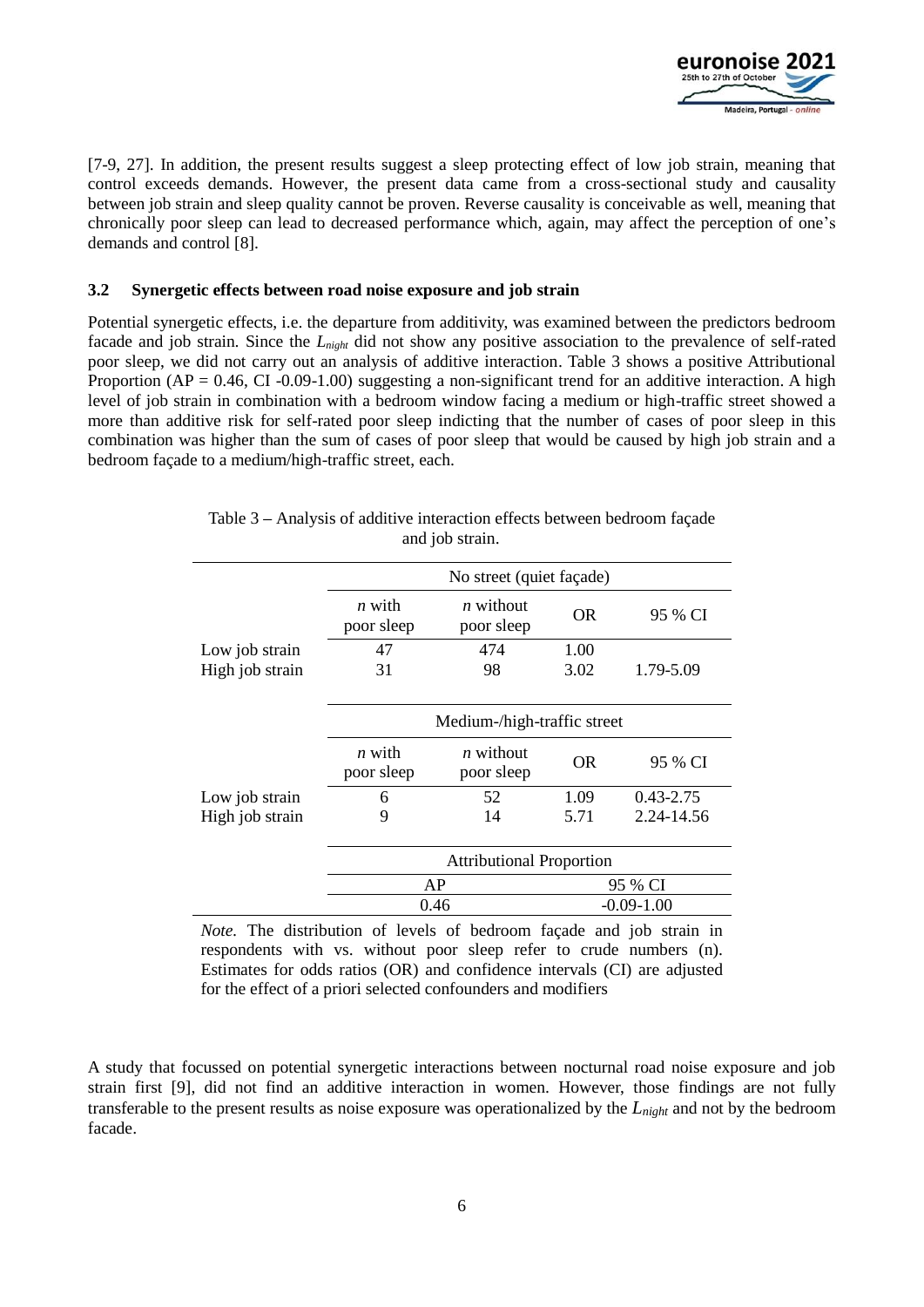

# **4 Conclusions**

Job strain and at least on a trend level also bedroom façade both impacted on self-rated sleep quality in a sample of Swedish working women. Compared to job strain, the impact of the bedroom façade was marginal. A non-significant trend for an additive interaction was found between the bedroom façade and job strain on self-rated sleep quality. Results suggest that work-related stress and potential additive interactions with the noise exposure are important predictors that should be considered more thoroughly in future (epidemiological) studies on the effect of transportation noise on sleep quality. Because of previously reported sex differences in the association between road noise exposure and sleep quality [24], present findings in only women warrant more research in order to establish generalizability on a population level including men.

The nocturnal equivalent road noise level modelled outdoors at the most exposed façade (*Lnight*) seem to be a poor predictor of self-reported sleep quality since it does not adequately reflect the sleeper's actually perceived noise exposure. A quiet façade seems to play a more important role as it protects sleep quality at least on a trend level. Future studies on the effect of nocturnal road noise exposure should consider the façade of the bedroom in their modelling of outdoor noise levels.

Since the findings presented in this a paper are based on cross-sectional analyses causality of effect could not be proven. However, the research questions raised in this study with regard to exposure classification and an improved knowledge on health affecting factors warrant following up preferably in longitudinal studies.

### **Acknowledgements**

The authors would like to thank all participants of the survey who provided the basis for this paper. The study was funded by grants from the Swedish Research Council for Health Working Life and Welfare (Forte). No. 2011-1099. The present paper was realized in the framework of a foreign exchange scholarship received by Susanne Bartels and granted by the German Aerospace Center. Analyses and results presented in this conference paper are part of a paper recently published by the same authors: [\(https://doi.org/10.1007/s00420-021-01696-w\)](https://doi.org/10.1007/s00420-021-01696-w).

### **References**

- [1] World Health Organization (2018) Environmental noise guidelines for the European region. WHO Regional Office for Europe, Copenhagen.
- [2] World Health Organization (2011) Burden of diesease from environmental noise. Quantification of healthy life years lost in Europe. WHO Regional Office for Europe, Copenhagen.
- [3] Basner M, Mueller U, Elmenhorst E M (2011) Single and combined effects of air, road, and rail traffic noise on sleep and recuperation. Sleep 34:11-23.
- [4] Sanok, S., Berger, M., Mendolia, F., Müller, U., Weidenfeld, S., Elmenhorst, E.-M. et al. (25-28 September 2018). Event-related analysis of awakenings due to road traffic noise at night –a polysomnographic field study. Paper presented at the 24th Congress of the European Sleep Research Society 2018, Basel, Switzerland.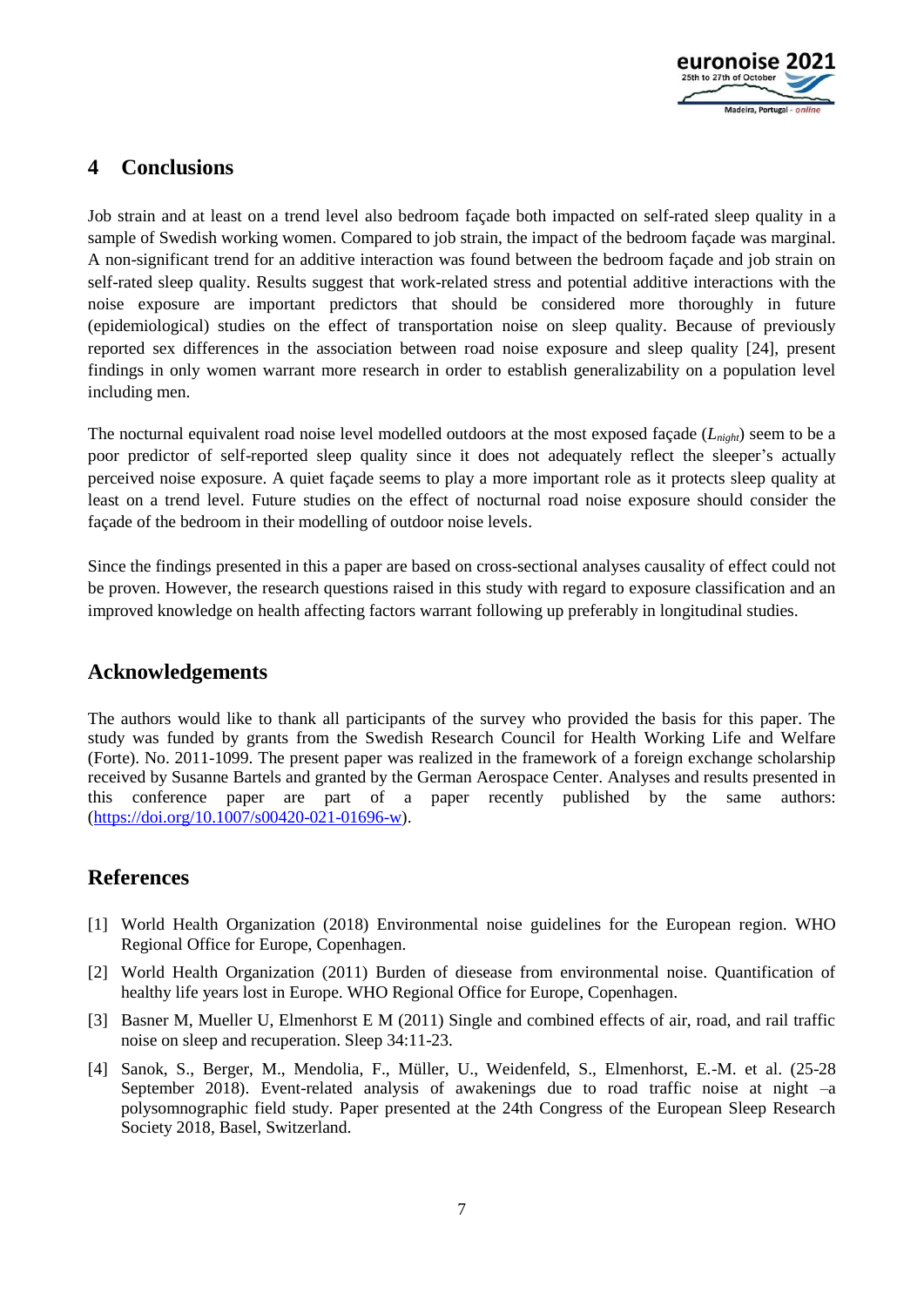

- [5] Griefahn B, Marks A, Robens S (2006) Noise emitted from road, rail and air traffic and their effects on sleep. J Sound Vib 295:129-140.
- [6] Basner M, McGuire S (2018) WHO environmental noise guidelines for the European region: a systematic review on environmental noise and effects on sleep. Int J Environ Res Public Health 15:519.
- [7] Akerstedt T (2006) Psychosocial stress and impaired sleep. Scand J Work Environ Health 32:6-493.
- [8] Linton SJ, Kecklund G, Franklin KA, Leissner L, Sivertsen B, Lindberg E et al (2015) The effect of the work environment on future sleep disturbances: a systematic review. Sleep Medicine Reviews 23:10-19.
- [9] Kristiansen J, Persson R, Björk J, Albin M, Jakobsson K, Östergren PO et al (2011) Work stress, worries, and pain interact synergistically with modelled traffic noise on cross-sectional associations with self-reported sleep problems. Int Arch Occup Environ Health 84:211-224.
- [10] Fredriksson S (2018) Hearing-related symptoms among women Occurrence and risk in relation to occupational noise and stressful working conditions. Dissertation, Sahlgrenska Academy, Gothenburg, Sweden.
- [11] Croy I, Smith MG, Gidlöf-Gunnarsson A, Persson Waye K (2017) Optimal questions for sleep in epidemiological studies: comparisons of subjective and objective measures in laboratory and field studies. Behavioral Sleep Medicine 15:466-482.
- [12] Jonasson H, Nielsen H (1996) Road traffic noise Nordic prediction method, TemaNord 1996:525, Nordic Council of Ministers, Copenhagen, Denmark.
- [13] Karasek RA (1979) Job demands, job decision latitude, and mental strain: implications for job redesign. Administrative Science Quarterly 24:285-308.
- [14] Van der Doef M, Maes S (1998) The job demand-control(-support) model and physical health outcomes: a review of the strain and buffer hypotheses. Psychology and Health 13: 909-936.
- [15] Sanne B, Torp S, Mykletun A, Dahl AA (2005) The Swedish Demand-Control-Support Questionnaire (DCSQ): factor structure, item analyses, and internal consistency in a large population. Scandinavian Journal of Public Health 33:166-174.
- [16] Hadžibajramović E (2015) Aspects of validity in stress research Measurement properties and the application of selfreported stress questionnaires. Dissertation, Sahlgrenska Academy, University of Gothenburg, Gothenburg, Sweden.
- [17] Richardson DB, Kaufman JA (2009). Estimation of the relative excess risk due to interaction and associated confidence bounds. Practive of Epidemiology 169:756-760.
- [18] Hosmer DW, Lemeshow S (1992) Confidence interval estimation of interaction. Epidemiology, 3:452- 456.
- [19] Frei P, Mohler E, Röösli M (2014) Effect of nocturnal road traffic noise exposure and annoyance on objective and subjective sleep quality. International Journal of Hygiene and Environmental Health 217:188-195.
- [20] Öhrstrom E, Skanberg A, Svensson H, Gidlof-Gunnarsson A (2006) Effects of road traffic noise and the benefit of access to quietness. Journal of Sound and Vibration 295:40-59.
- [21] Locher B, Piquerez A, Habermacher M, Ragettli M, Röösli M, Brink M et al (2018) Differences between outdoor and indoor sound levels for open, tilted, and closed windows. Int J Environ Res Public Health, 15:149-164.
- [22] Griefahn B, Schuemer-Kohrs A, Schuemer R, Moehler U, Mehnert P (2000) Physiological, subjective, and behavioural responses to noise from rail and road traffic. Noise Health 3:59–71.